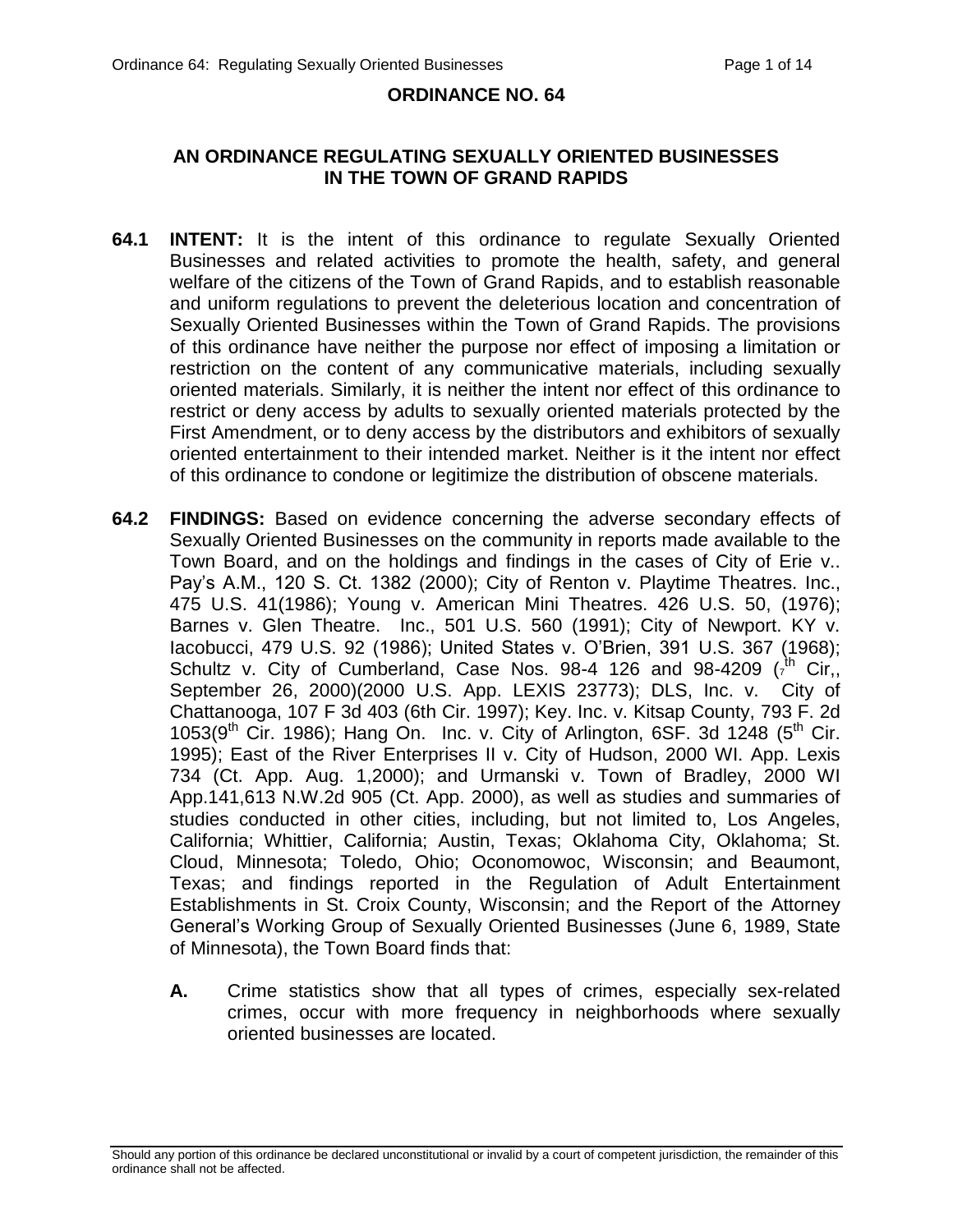- **B.** Studies of the relationship between sexually oriented businesses and neighborhood property values have found a negative impact on both residential and commercial property values.
- **C.** Sexually oriented businesses may contribute to an increased public health risk through the spread of sexually transmitted diseases.
- **D.** There is an increase in the potential for infiltration by organized crime for the purpose of unlawful conduct.
- **E.** The consumption of alcoholic beverages on the premises of a Sexually Oriented Businesses exacerbates the deleterious secondary effects of such businesses on the community.
- **64.3 DEFINITIONS:** The following terms shall have the following meanings:
	- **A.** Adult arcade means any place to which the public is permitted or invited wherein coin-operated or slug-operated or electronically, electrically, or mechanically controlled still or motion picture machines, projectors, or other image-producing devices are maintained to show images to five (5) or fewer persons per machine at any one (1) time, and where the images so displayed are distinguished or characterized by the depicting or describing of "specified sexual activities" or "specified anatomical areas."
	- **B.** Adult bookstore or adult video store means a commercial establishment that, as one of its principal business purposes, offers for sale or rental for any form of consideration any one or more of the following:
		- **1)** books, magazines, periodicals or other printed matter, or photographs, films, motion picture, video cassettes or video reproductions, slides, or other visual representations that depict or describe "specified sexual activities" or 'specified anatomical areas"; or
		- **2)** instruments, devices, or paraphernalia that are designed for use in connection with "specified sexual activities." A commercial establishment may have other principal business purposes that do not involve the offering for sale or rental of material depicting or describing "specified sexual activities" or "specified anatomical areas" and still be categorized as ADULT BOOKSTORE or ADULT VIDEO STORE so long as one of its principal business purposes is the offering for sale or rental for consideration the specified materials that depict or describe "specified sexual activities" or "specified anatomical areas." A principal business purpose need not be a primary use of an establishment so long as it is a significant use based upon the visible inventory or commercial activity of the establishment.
	- **C.** Adult cabaret means a nightclub, dance hall, bar, restaurant, or similar commercial establishment that regularly features:

Should any portion of this ordinance be declared unconstitutional or invalid by a court of competent jurisdiction, the remainder of this ordinance shall not be affected.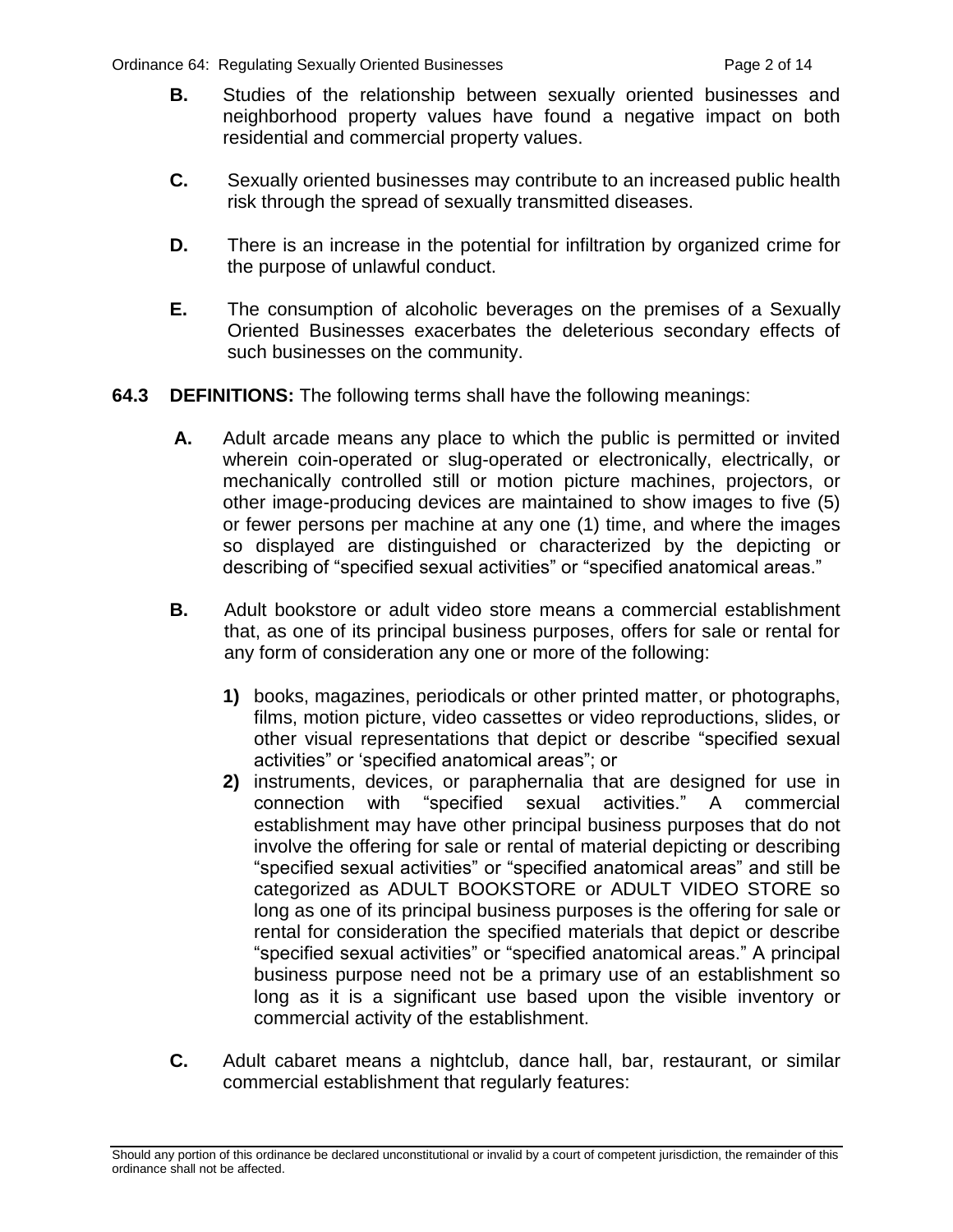- **1)** Persons who appear in a state of Nudity or Semi-nudity; or
- **2)** Live performances that are characterized by "specified sexual activities"; or
- **3)** Films, motion pictures, videocassettes, slides, or other photographic reproductions that are characterized by the depiction or description of "specified sexual activities" or Nudity or "specified anatomical areas".
- **D.** Adult motel means a hotel, motel or similar commercial establishment which:
	- **1)** Offers accommodations to the public for any form of consideration; provides patrons with closed-circuit television transmissions, films, motion pictures, video cassettes, slides, or other photographic reproductions, which are characterized by the depiction of "specified sexual activities" or "specified anatomical areas"; and has a sign visible from the public right of way which advertises the availability of this adult type of photographic reproductions; or
	- **2)** Offers a sleeping room for rent for a period of time that is less than ten (10) hours; or
	- **3)** Allows a tenant or occupant of a sleeping room to subrent the room for a period of time that is less than ten (10) hours,
- **E.** Adult motion picture theater means a commercial establishment where, for any form of consideration, films, motion pictures, video cassettes, slides, or similar photographic reproductions are regularly shown that are characterized by the depiction or description of "specified sexual activities" or "specified anatomical areas."
- **F.** Adult theater means a theater, concert hall, auditorium, or similar commercial establishment that regularly features persons who appear, in person, in a state of nudity or semi-nudity, and/or live performances that are characterized by the exposure of "specified anatomical areas" or by "specified sexual activities.
- **G.** Breast means the human female mammary gland.
- **H.** Buttocks means the area at the rear of the human body referred to as the gluteus maximus, the fleshy part of the body at the back of the hips upon which a person sits.
- **I.** Employee means a person who performs any service on the premises of a sexually oriented business on a full time, part time, contract basis, or independent basis, whether or not the person is denominated an employee, independent contractor, agent, or otherwise, and whether or not the said person is paid a salary, wage, or other compensation by the operator of said business. "Employee" does not include a person exclusively on the premises for repair or maintenance of the premises or equipment on the premises, or for the delivery of goods to the premises,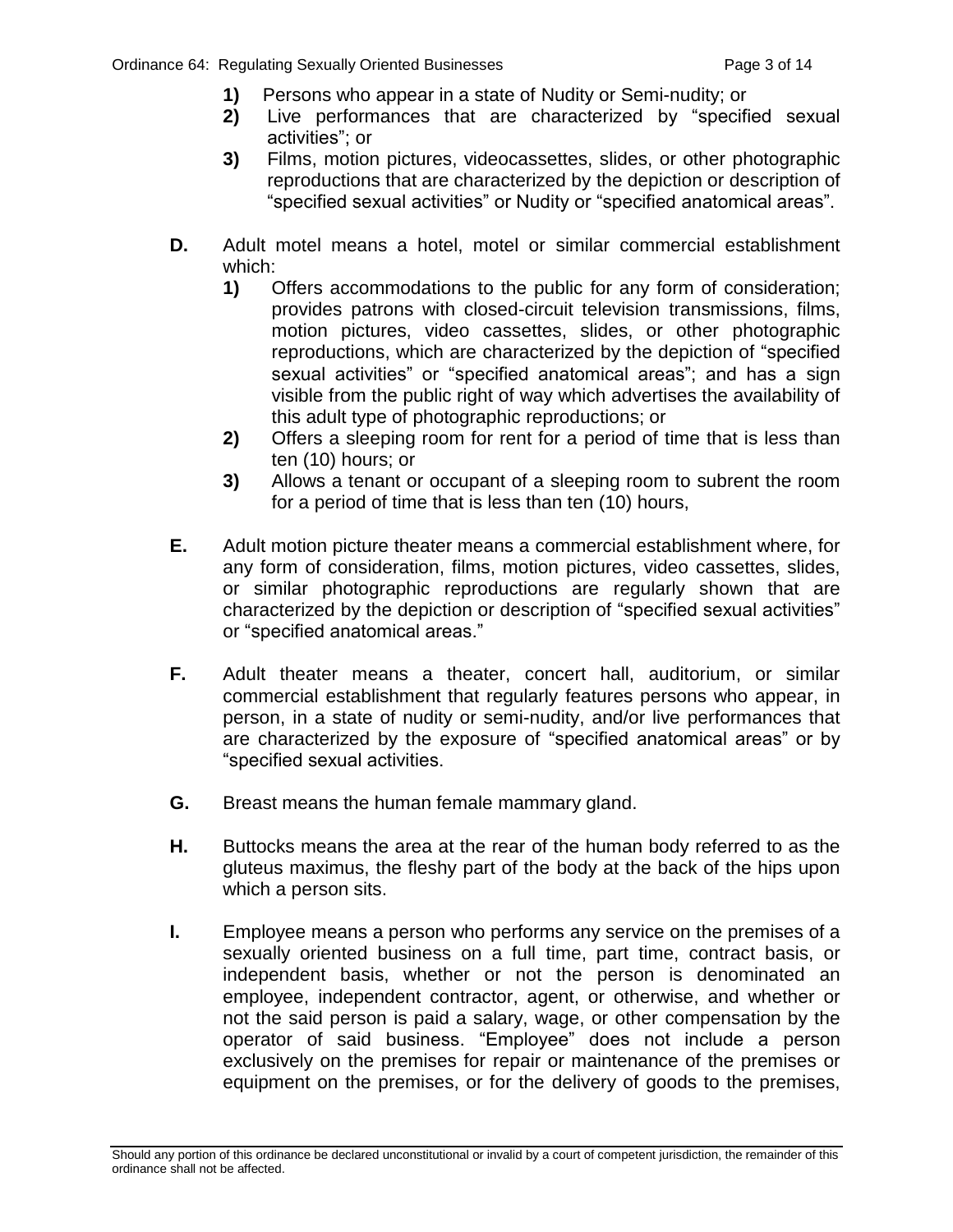nor does "employee" include a person exclusively on the premises as a patron or customer.

- **J.** Entertainer means
	- **1)** Any person who appears in a state of Semi-nudity in a Sexually Oriented Business; or
	- **2)** Any person who engages in live performances that are characterized by "specified sexual activities."
- **K.** Escort means a person who, for consideration, agrees or offers to act as a companion, guide, or date for another person, or who agrees or offers to privately model lingerie or to privately perform a striptease for another person.
- **L.** Escort agency means a person or business association who furnishes, offers to furnish, or advertises to furnish escorts as one of its primary business purposes for a fee, tip, or other consideration,
- **M.** Establishment means and includes any of the following:
	- **1)** The opening or commencement of any Sexually Oriented Business as a new business;
	- **2)** The conversion of an existing business, whether or not a Sexually Oriented Business to any Sexually Oriented Business;
	- **3)** The additions of any Sexually Oriented Business to any other existing Sexually Oriented Business; or
	- **4)** The relocation of any Sexually Oriented Business; or
	- **5)** A Sexually Oriented Business or premises on which the Sexually Oriented Business is located.
- **N.** Licensed day-care center means a facility licensed by the State of Wisconsin, under sec. 48.65, Stats, whether situated within the Town or not, that provides care, training, education, custody, treatment or supervision for more than four (4) children under fourteen (14) years of age, where such children are not related by blood, marriage or adoption to the owner or operator of the facility, for less than twenty-four (24) hours a day, regardless of whether or not the facility is operated for profit or charges for the services it offers.
- **O.** Nudity or state of nudity means the appearance of the human bare anus, anal cleft or cleavage, pubic area, male genitals, female genitals, or the nipple or areola of the female breast, with less than a fully opaque covering; or the showing of the covered male genitals in a discernibly turgid state;
- **P**. Operator means the person on the premises who is responsible for the control and management of the Sexually Oriented Business.

Should any portion of this ordinance be declared unconstitutional or invalid by a court of competent jurisdiction, the remainder of this ordinance shall not be affected.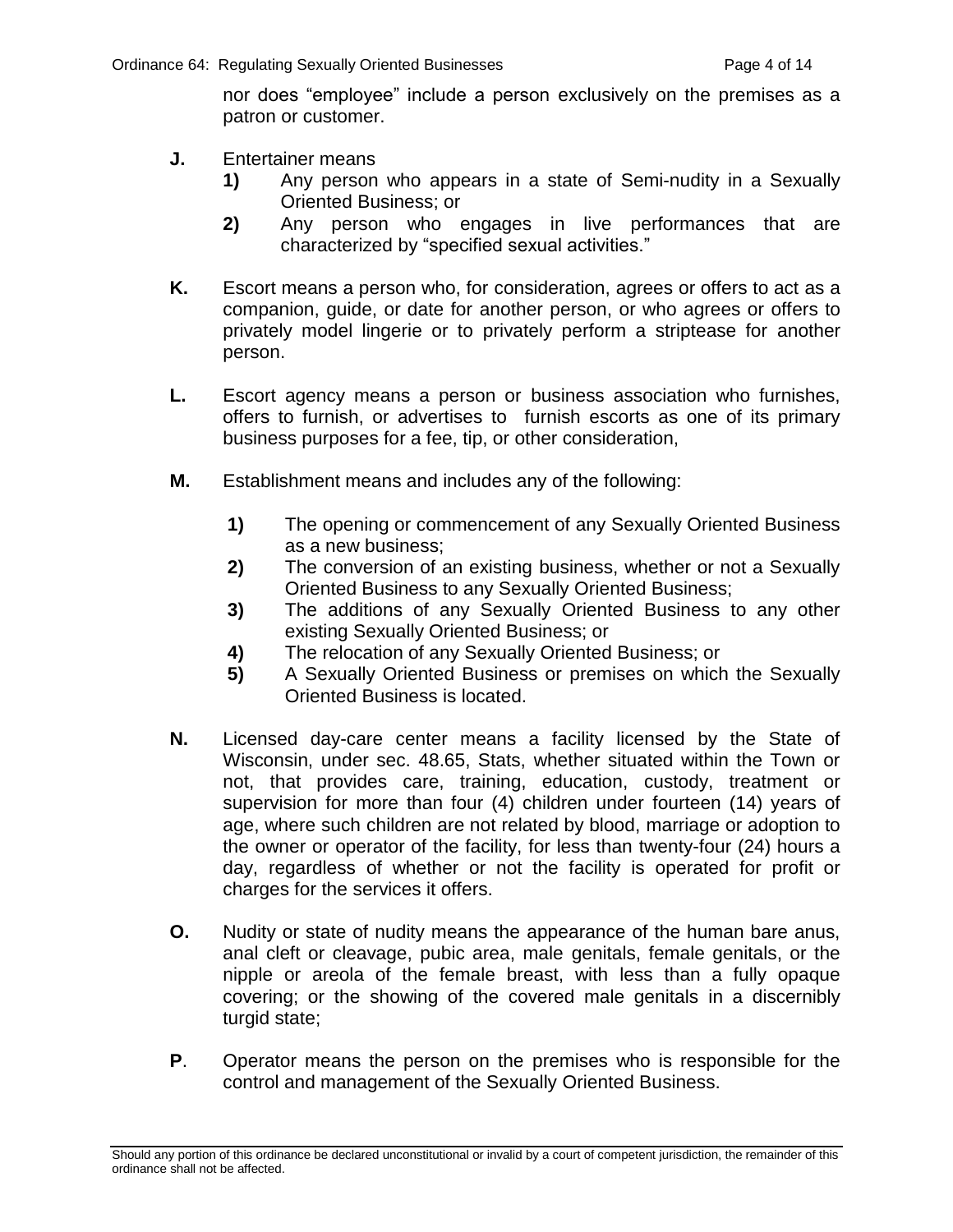- **Q.** Patron means a customer on the premises of a Sexually Oriented Business,
- **R.** Person means an individual, proprietorship, partnership, corporation, association, or other legal entity,
- **S.** Premises means the real property upon which the Sexually Oriented Business is located, and all appurtenances thereto and buildings thereon, including, but not limited to, the Sexually Oriented Business, the grounds, private walkways, and parking lots and/or parking garages adjacent thereto, under the ownership, control or supervision of the owner or operator of the business.
- **T.** Regularly means recurring on a basis which is frequently, customarily or typically.
- **U.** Semi-nude or semi-nudity means the exposure of a bare male or female buttocks or the female breast below a horizontal line across the top of the areola at its highest point with less than a complete and opaque covering.
- **V.** Sexual encounter center means a business or commercial enterprise that, as one of its principal business purposes, offers for any form of consideration:
	- **1)** Physical contact in the form of wrestling or tumbling between persons of the opposite sex; or
	- **2)** Activities between male and female persons and/or persons of the same sex when one or more of the persons is in a state of nudity or semi-nudity.
- **W.** Sexually Oriented Business means an adult arcade, adult bookstore or adult video store, adult cabaret, adult motel, adult motion picture theater, adult theater, escort agency, or sexual encounter center.
- **X.** Specified anatomical areas means:
	- **1)** The human male genitals in a discernibly turgid state, even if fully and opaquely covered;
	- **2)** Less than completely and opaquely covered human anus, anal cleft or cleavage, genitals, pubic region, or the nipple or areola of the female breast.
- **Y.** Specified sexual activity means:
	- **1)** The fondling or other erotic touching of human genitals, pubic regions, buttocks, anus, or female breasts, whether covered or uncovered;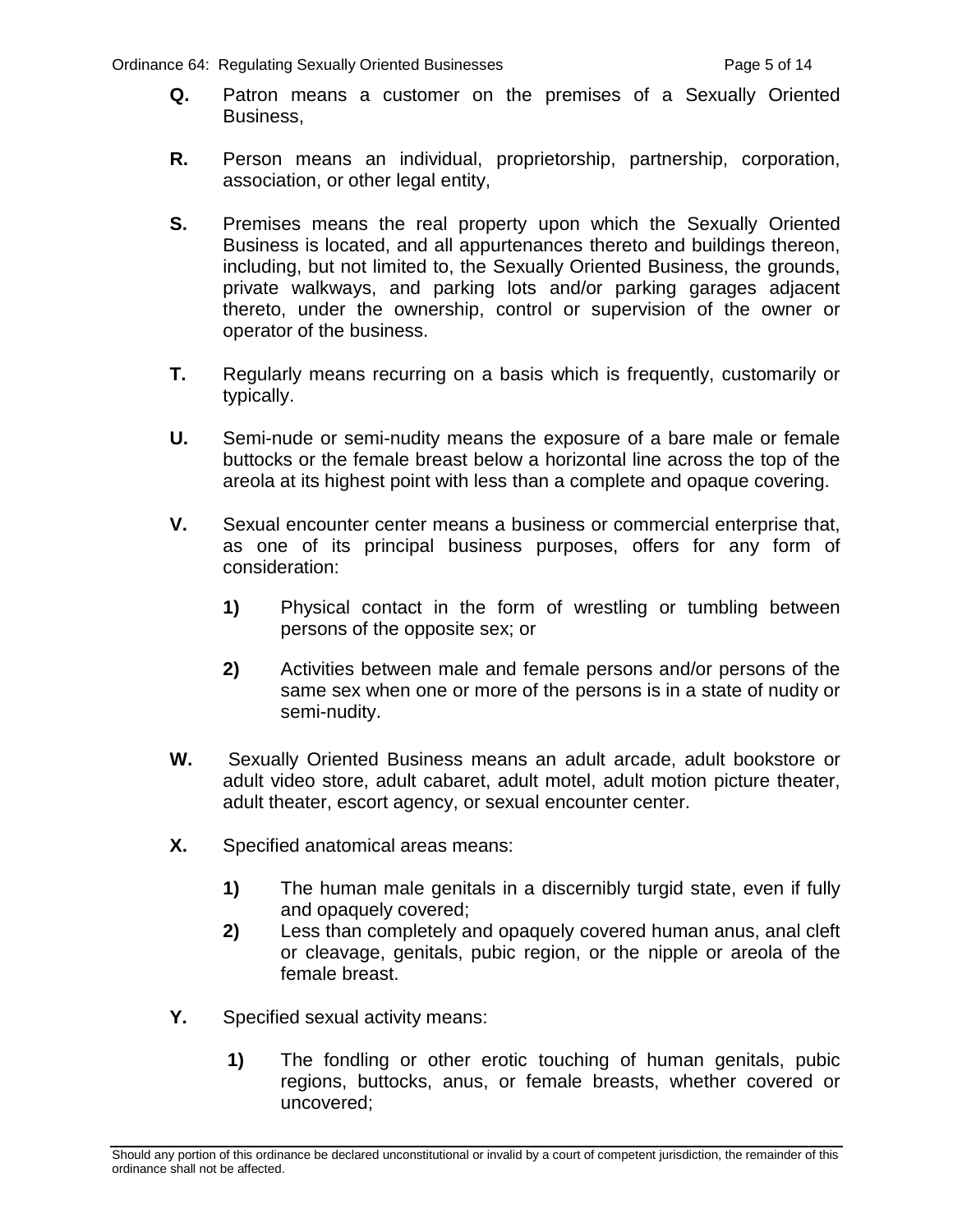- **2)** Sex acts, actual or simulated, including intercourse, oral copulation, or sodomy;
- **3)** Masturbation, actual or simulated, or;
- **4)** Excretory functions as part of or in connection with any of the activities set forth in 1) through 3) above.

#### **64.4 REGULATION OF SEXUALLY ORIENTED BUSINESSES:**

- **A.** It shall be a violation of this ordinance for any Person to knowingly and intentionally appear in a state of Nudity in a Sexually Oriented Business.
- **B.** No person shall perform specified sexual activities on the licensed premises.
- **C.** The use of simulated sexual organs is prohibited on the licensed premises.
- **D.** The sale, use, or consumption of alcoholic beverages on the Premises of a Sexually Oriented Business is prohibited,
- **E.** No Person, Employee or Patron shall be permitted to have any physical contact with any Entertainer on the Premises during any performance. All performances shall only occur on a stage or table that is elevated at least eighteen (18) inches above the immediate floor level. To prevent actual physical contact between an Entertainer and any other Person, Employee, or Patron, all performances shall not be less than five (5) feet from any area occupied by any Patron. Persons, Employees and Patrons shall not have any physical contact with, and shall not be less than five (5) feet from, any Entertainer during the payment of a tip or gratuity.
- **F.** It shall be unlawful to allow a person who is younger than eighteen (18) years of age to enter or be on the Premises of a Sexually Oriented Business at any time the Sexually Oriented Business is open for business.
- **G.** It shall be the duty of the Operator of each Sexually Oriented Business to ensure that an attendant is stationed at each public entrance to the Sexually Oriented Business at all times during such Sexually Oriented Businesses regular business hours. It shall be the duty of the attendant to prohibit any person under the age of eighteen (18) years from entering the Sexually Oriented Business. It shall be presumed that an attendant knew a person was under the age of eighteen (18) unless such attendant asked for and was furnished a valid:
	- **1)** Operator's, commercial operator's, or chauffeur's driver's license; or
	- **2)** Personal identification card issued by the state of residence of the individual seeking entry reflecting that such person is eighteen (18) years of age or older; or

Should any portion of this ordinance be declared unconstitutional or invalid by a court of competent jurisdiction, the remainder of this ordinance shall not be affected.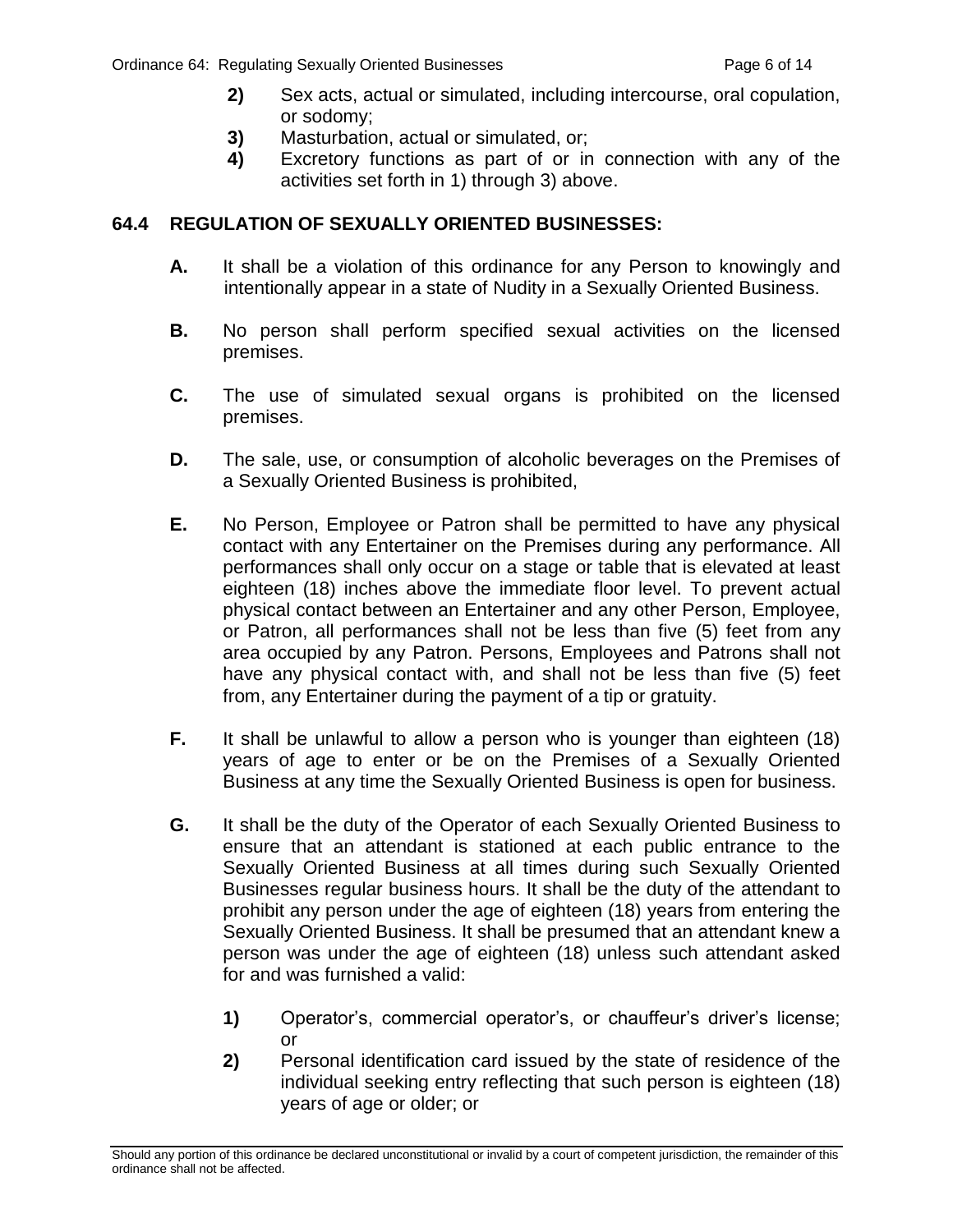- **3)** Passport or official identity card issued by the government of the nation of which the individual seeking entry is a citizen.
- **H.** No Person shall cause another to commit a violation of this ordinance, nor shall any Person permit such violation to occur on any Premises under his/her control, tenancy, management or ownership.
- **I.** No Sexually Oriented Business regulated by this Ordinance may remain open between the hours of 2:00 a.m. and 8:00 a.m., except on Saturday and Sunday, when the closed hours shall be between 2:30 a.m. and 8:00 a.m.
- **J.** All Premises governed by this Ordinance shall be required to post signs provided by the Town of Grand Rapids, which state: By Town of Grand Rapids Ordinance: The use or consumption of alcoholic beverages on these premises is prohibited. No person shall be permitted to have any physical contact with any entertainer. No person shall be less than five (5) feet from any entertainer, including during the payment of tips. Violators may be subject to a fine of not less than one hundred dollars (\$100) and not more than five hundred dollars (\$500) per violation.
- **K.** Each entryway to a Sexually Oriented Business featuring live entertainment shall through use of a vestibule, screening, or double doors, and with window coverings, eliminate any direct line of sight from the exterior of the building to any Entertainer on the Premises. There shall be no interior entrance to or exit from a Sexually Oriented Business from or into an adjoining premise which is not a Sexually Oriented Business. The interior premises of a Sexually Oriented Business shall not be visible by any means from another premise, whether adjoining or separate, which, is not a Sexually Oriented Business,
- **L.** Law enforcement access: Law enforcement shall be allowed access to the Premises at all times.
- **M.** Manager: A manager shall be on the Premises at all times the Business is open. The manager shall be responsible for controlling the behavior of customers and Entertainers.
- **N.** Monitoring: The business shall be equipped with video cameras sufficient to monitor and record the parking lot and entire exterior of the building for a minimum distance of ten (10) feet from the exterior walls. Recordings of the monitoring shall be kept for a minimum of seven (7) days and shall be provided to law enforcement upon request.
- **O.** Exterior Lighting: The entire parking lot shall be illuminated sufficiently for patrons to safely walk to and from their vehicles. A ten (10) foot perimeter of the exterior of the building shall be illuminated sufficiently to allow the adequate performance of the video surveillance required in sec. 64.4 N.

Should any portion of this ordinance be declared unconstitutional or invalid by a court of competent jurisdiction, the remainder of this ordinance shall not be affected.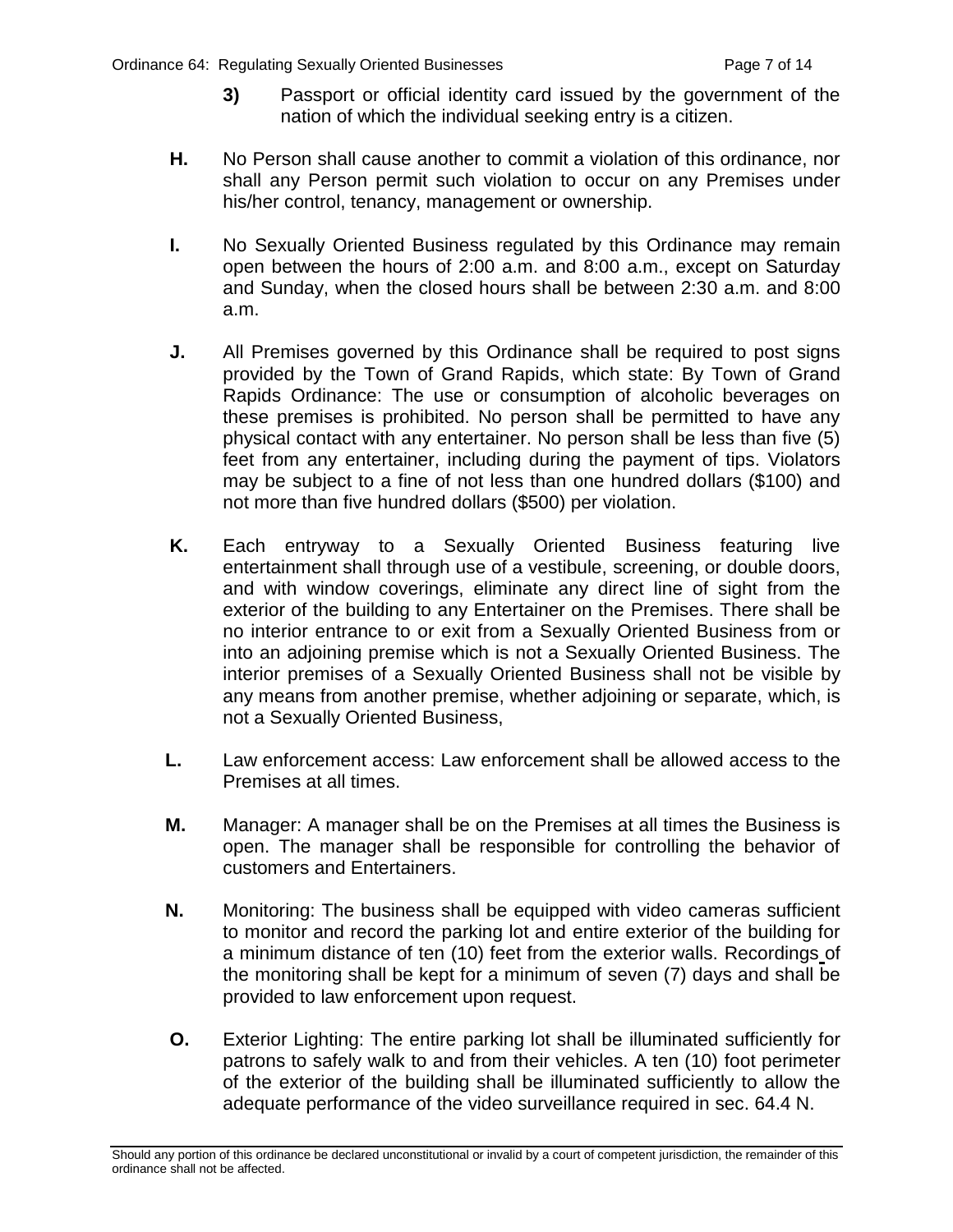- **N.** Physical Layout of Premises: No Sexually Oriented Business shall have available for customers, patrons, or members, any booth, room or cubicle for the private viewing of any adult entertainment unless the following requirements are complied with:
	- **1)** Access. Each booth, room, or cubicle shall:
		- **a)** Be separated from adjacent booths, rooms, or cubicles and any non-public areas by a wall;
		- **b)** Have at least one (1) side totally open to a public, lighted aisle so that there is an unobstructed view at all times of anyone occupying the booth, room, or cubicle;
		- **c)** Have solid, nonbreakable walls without any openings, extended from the floor to a height of not less than six (6) feet and shall be light colored, with a nonabsorbent, smooth textured and easily cleanable surface;
		- **d)** Have a light colored, nonabsorbent, smooth textured and easily cleanable floor;
		- **e)** Have at all times when not in use a minimum lighting level of ten (10) foot candles as measured three (3) feet above the floor.
	- **2)** Only one (1) individual shall occupy a booth, room, or cubicle at any time.
	- **3)** The Operator shall ensure there is conspicuously posted inside each booth, stall, partitioned portion of a room, or individual room an un-mutilated and un-defaced sign or poster supplied by the Health Department which contains information regarding sexually transmitted diseases and the telephone numbers from which additional information can be sought.
	- **4)** The Operator shall ensure that there is conspicuously displayed at a place near the main entrance of the Establishment, or portion thereof, any information, brochures, or pamphlets supplied by the Health Department pertaining to sexually transmitted diseases.
	- **5**) The Operator shall ensure there is posted regulations concerning booth occupancy on signs with lettering at least one (1) inch high that are placed in conspicuous areas of the establishment and in each of the viewing enclosures.
	- **6)** Public Display: The public display, through windows, doors, signs or otherwise, of explicit materials, depictions and performances are prohibited.

# **64.5 LOCATION RESTRICTIONS**

Should any portion of this ordinance be declared unconstitutional or invalid by a court of competent jurisdiction, the remainder of this ordinance shall not be affected.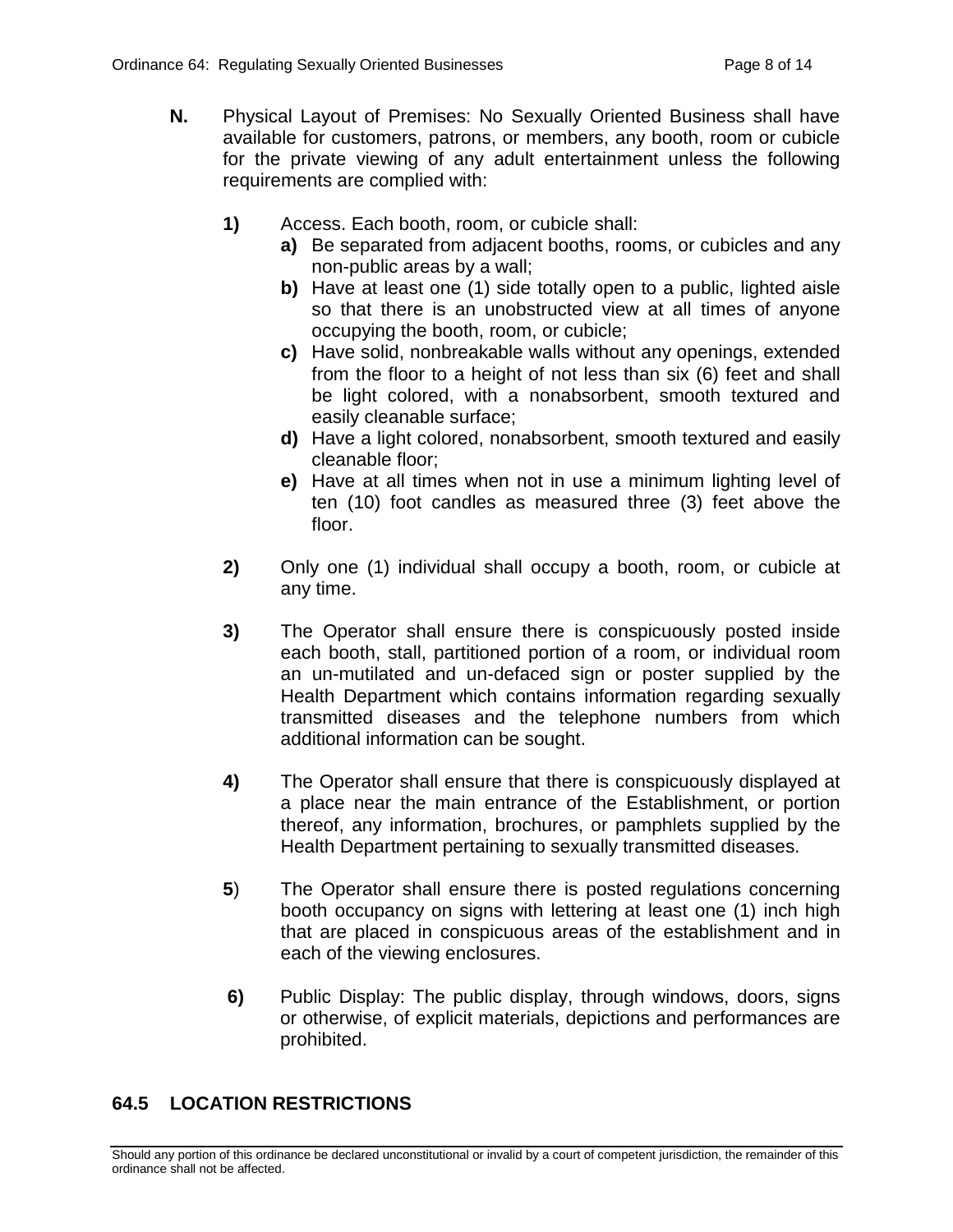- **A.** A sexually oriented business may not be operated within:
	- **1)** One thousand five hundred (1500) feet of a church, chapel, synagogue, or regular place of religious worship;
	- **2)** One thousand five hundred (1500) feet of a school; public or private preschool, elementary, middle or high school; or youth recreational center, or library;
	- **3)** One thousand five hundred (1500) feet of a licensed day-care center, clinic or hospital;
	- **4)** One thousand five hundred (1500) feet of a Recreational District;
	- **5)** One thousand five hundred (1500) feet of a Residential District;
	- **6)** One thousand five hundred (1500) feet of a licensed bar or tavern;
	- **7)** One thousand (1000) feet of a Sexually Oriented Business;
- **B.** A Sexually Oriented Business may not be operated in the same building, structure, or portion thereof, containing another Sexually Oriented Business.
- **C.** For the purpose of this ordinance, measurement shall be made in a straight line, without regard to intervening structures or objects, from the nearest portion of the building or structure used as a part of the premises where a Sexually Oriented Business is conducted, to the nearest property line or boundary of a property enumerated above.

# **64.6 ANNUAL SEXUALLY ORIENTED BUSINESS LICENSE REQUIRED**

- **A.** Application: Application for an annual Sexually Oriented Business license shall be made to the Town Clerk. The Clerk shall notify the Police Department and Fire Chief of the license application, publish a Class I notice of such application and have the license application submitted to the Town Board within thirty (30) days of application. Investigating officials shall submit written reports and recommendations to the Town Board. A public hearing shall be held on the application, preceded by a Class II notice. The Town Board may take any testimony regarding the granting or denial of such license. The application shall include the following:
	- **1)** Name, including all aliases, address and date of birth of applicant;
	- **2)** Written proof that the individual is at least eighteen (18) years of age;
	- **3)** All residential addresses of the applicant for the past ten (10) years;
	- **4)** The business, occupation, or employment of the applicant for ten (10) years immediately preceding the date of application;
	- **5)** The exact nature of the entertainment to be conducted;
	- **6)** Whether the applicant previously operated in this or any other state, county or municipality under a Sexually Oriented Business license or similar business license; whether the applicant has ever had such a license revoked or suspended, the reason therefore, and the business entity or trade name under which the applicant operated that was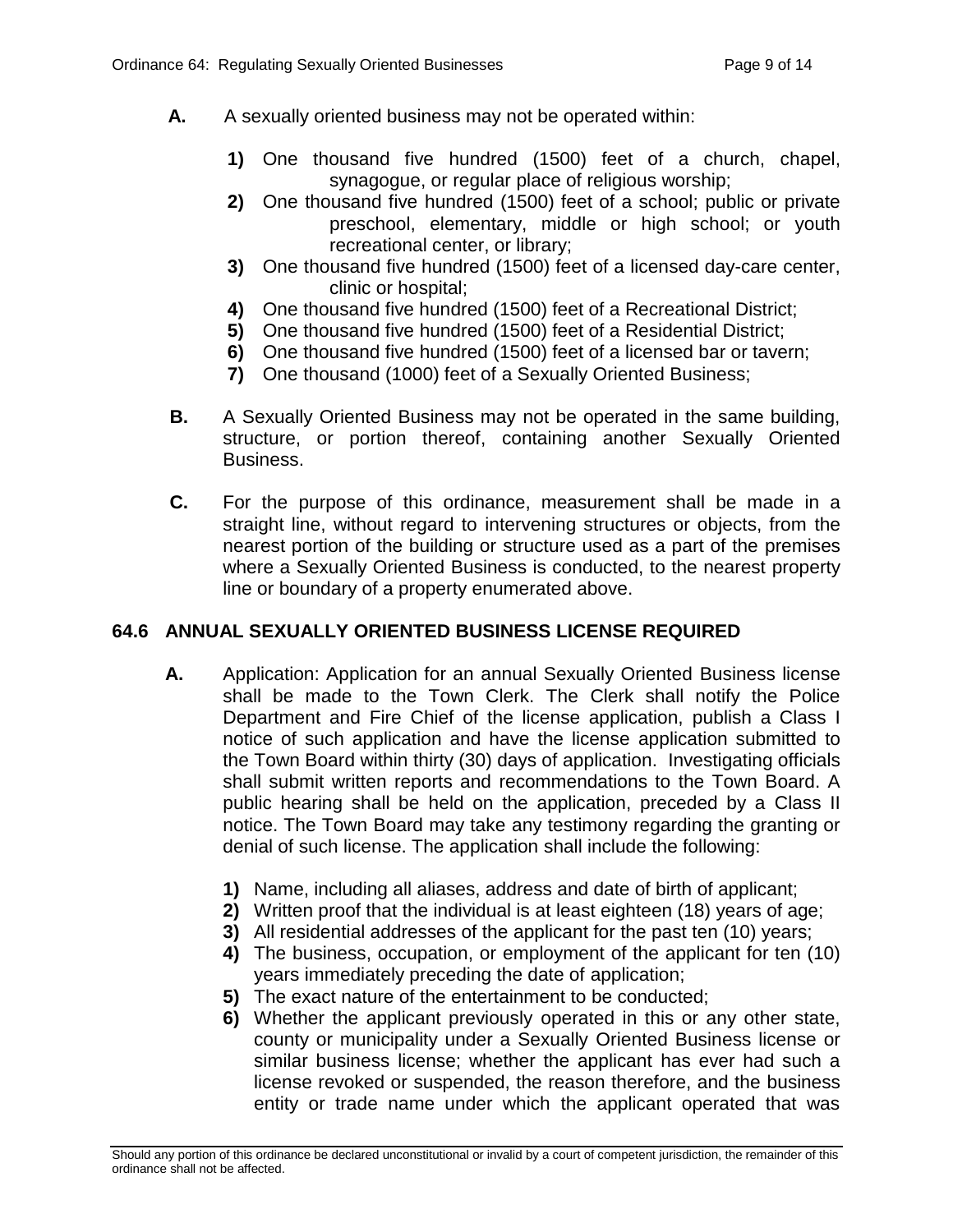subject to the suspension or revocation (the applicant shall provide the name of the municipality/state where such license was suspended or revoked);

- **7)** All criminal and traffic convictions, whether Federal or State, or municipal Ordinance violation convictions and forfeiture of bond on all charges, except traffic offenses;
- **8)** Fingerprints made by a law enforcement agency and two (2) portrait photographs of at least two (2) inches by two (2) inches of the applicant;
- **9)** The address of the sexually oriented business to be operated by the applicant;
- **10)** Proof of right to occupy the premises; and
- **11)** If the applicant is a corporation, the application shall specify the name of the corporation, the date and State of incorporation, and the name and address of the registered agent of the corporation.
- **B.** General Standards: To receive a license to operate a sexually oriented business, an applicant must meet the following standards:
	- **1)** If the applicant is an individual:
		- **a)** The applicant shall be at least eighteen (18) years of age;
		- **b)** Subject to Chapter 111, Wis. Stats., the applicant shall not have been convicted of or pleaded nolo contendere, or have charges pending or deferred prosecution to a felony or any crime involving moral turpitude, prostitution or other crime of a sexual nature in any jurisdiction within five (5) years immediately preceding the date of the application; and
		- **c)** The applicant shall not have been found to have previously violated this Ordinance within five (5) years immediately preceding the date of the application.
	- **2)** If the applicant is a corporation:
		- **a)** All officers, directors, and others required to be named under paragraph (a) above shall be at least eighteen (18) years of age;
		- **b**) Subject to Chapter 111, Wis. Stats., no officer, director, or other person required to be named under paragraph (a) above shall have been convicted of a felony or any crime involving moral turpitude, prostitution or other crime of a sexual nature in any jurisdiction within five (5) years immediately preceding the date of the application; and
		- **c)** No officer, director or other person required to be named under paragraph (a) above shall have been found to have previously violated this Ordinance within five (5) years immediately preceding the date of the application.
	- **3)** If the applicant is a partnership, joint venture, limited liability company or any other type of organization where two (2) or more persons have a financial interest: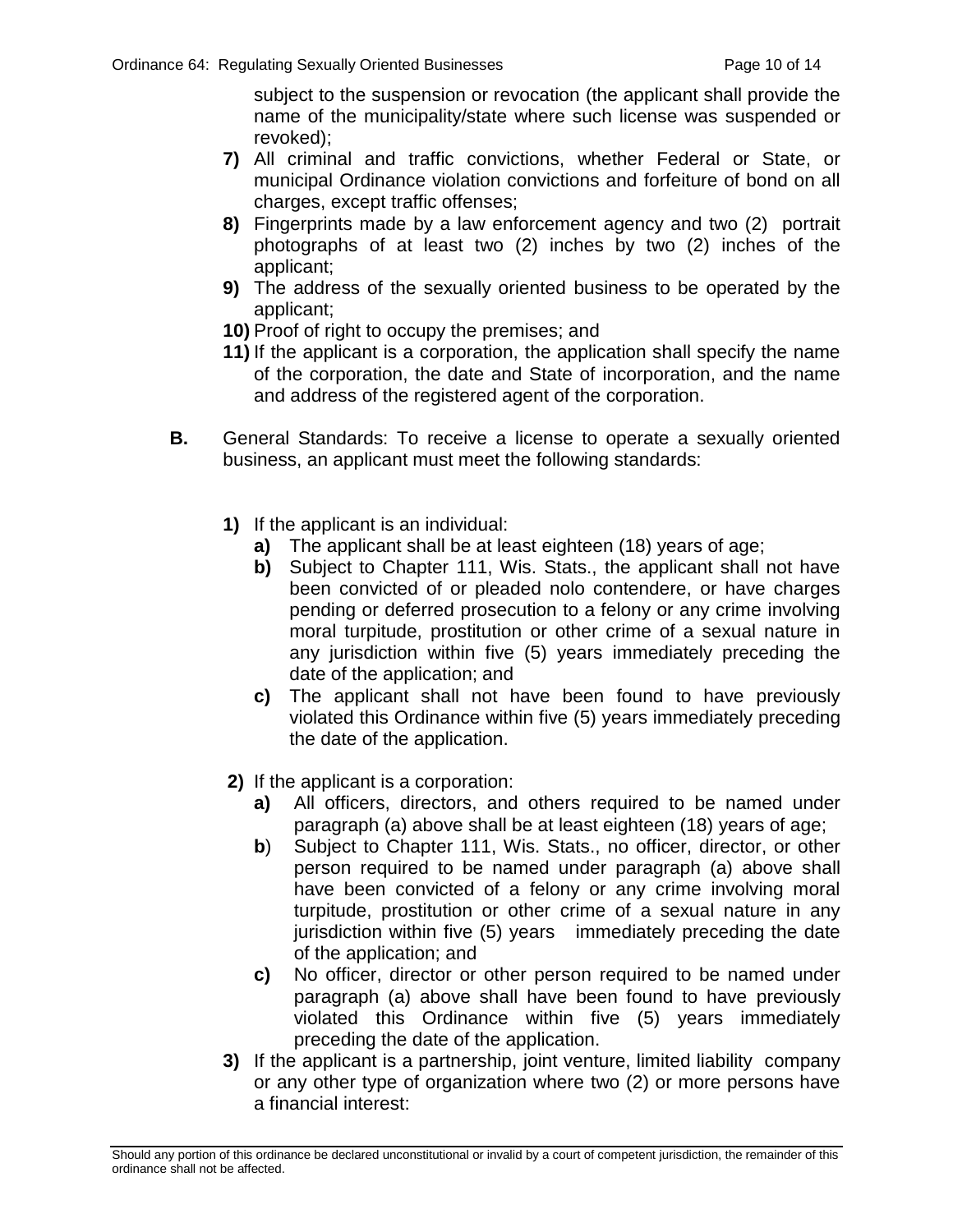- **a)** All persons having a financial interest in the partnership, joint venture or other type of organization shall be at least eighteen (18) years of age;
- **b)** Subject to Chapter 111, Wis. Stats., no person having a financial interest in the partnership, joint venture or other type of organization shall have been convicted of a felony or any crime involving moral turpitude, prostitution or other crime of a sexual nature in any jurisdiction within five (5) years immediately preceding the date of the application; and
- **c)** No person having a financial interest in the partnership, joint venture or other type of organization shall have been found to have violated any provision of this Ordinance within five (5) years immediately preceding the date of the application.
- **C.** Investigation. No license shall be issued unless the Town of Grand Rapids Police Department has investigated the applicant's qualifications to be licensed. The results of that investigation shall be filed in writing with the Town Clerk no later than thirty (30) days after the application.
- **D.** Inspection: The Fire Chief and/or Police Chief or their designee shall inspect the Premises proposed to be licensed to verify compliance with the Town Code of Ordinances, and shall report compliance findings to the Town Clerk within thirty (30) days of the date of application.
- **E.** Proof: No license shall be issued unless the applicant provides proof of one (1) of the following:
	- **1)** Ownership of a properly zoned building or parcel of real property upon which a building can be constructed. Proper zoning includes permissible nonconforming use status.
	- **2)** A lease on a building which is properly zoned to house the Establishment. Proper zoning includes permissible non-conforming use status.
	- **3)** An option to purchase property which is properly zoned for the Establishment.
	- **4)** An option to lease property which is properly zoned for the Establishment. Proper zoning includes permissible use stats.
- **F.** Action: The Town Board shall approve, modify or reject the application based on the factors set forth in this Ordinance. The reasons for the action taken shall be specified in the written record of the Town Board.
- **G.** Probationary Period: If a license issuance is approved by a majority of the Town Board, an initial applicant shall be granted a probationary license by the Clerk. An annual license shall be granted if, upon the expiration of the six (6) month probationary period, no violations under this Ordinance occur and the applicant corrects any deficiencies or problems that the applicant is directed to correct. If, however, for any reason, the application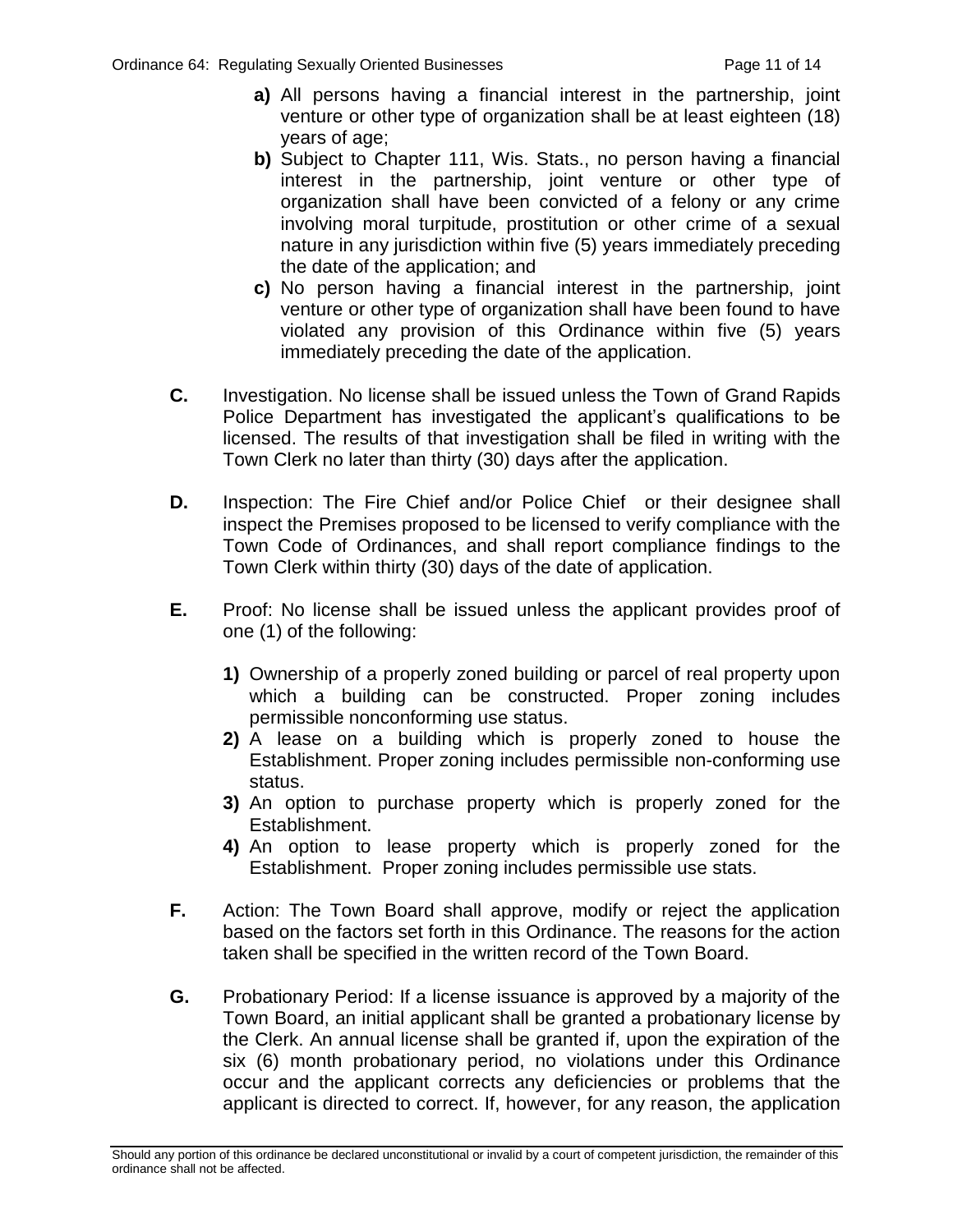is denied by the Town Board, the Town Board shall specify the findings made that support that denial.

- **H.** License term: The license granted under this Ordinance shall expire on June  $30<sup>*</sup>$  of each year and each license shall be subject to revocation as hereinafter provided.
- **I.** Form of License: The Town Clerk shall be responsible for, following Town Board action, issuing licenses under this Ordinance. All such licenses shall specify the nature of the holder of the license and the date for which it is applicable, as well as any conditions that may be imposed by the Town. All such licenses shall be open to public inspection and posted in public view on the Premises for which issued.
- **J.** Fee: All license applications shall be accompanied by a fee set by the Town Board by resolution.
- **K.** Number of Licenses Limited: No more than two (2) sexually oriented business licenses, issued under this Ordinance, shall be issued within the Town of Grand Rapids at one (1) time, and no more than one (1) license shall be issued to any one (1) individual, partnership or corporation.
- **L.** Renewals: The holder of an annual license granted under this Ordinance shall submit an application for renewal at least sixty (60) days before the expiration of the license; failure to comply with this application schedule shall mean that the license shall lapse and any new application shall be reviewed as a new application. Such license may be renewed pursuant to the provisions of this Ordinance that apply as to notice being given by the Town Clerk and provisions for publication and action by the Town Board.
- **M.** Penalty: In addition to any other actions allowed by law or taken by the Town Board, including the action of license revocation or non-renewal, anyone who violates any of the provisions of this Ordinance shall be subject to forfeiture for each and every offense, together with the costs of prosecution. If such forfeiture and costs are not paid, such person so convicted shall be subject to any civil penalties or other penalties available by law. Citations may be issued to the license holder or to his/her employees, operators or agents.
- **N.** License Suspension, Revocation or Non-Renewal:
	- **1)** In General: Any sexually oriented business license granted herein may be revoked, suspended or not be renewed by the Town Board as follows:
		- **a)** If the applicant has made or recorded any statement required by this Ordinance knowing it to be false or fraudulent or intentionally deceptive.

Should any portion of this ordinance be declared unconstitutional or invalid by a court of competent jurisdiction, the remainder of this ordinance shall not be affected.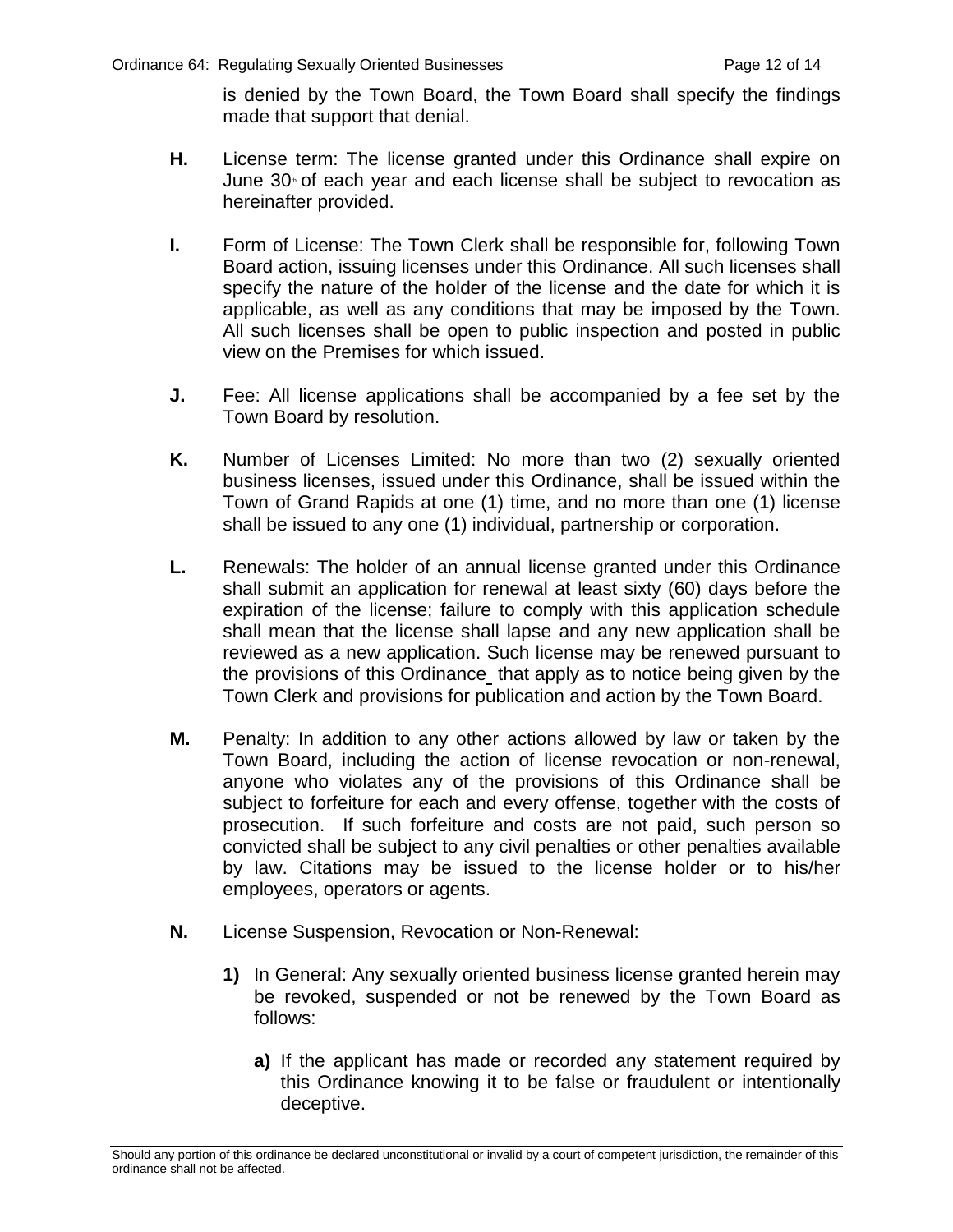- **b)** After one (1) conviction of any Establishment personnel of an offense under Ch. 944 Wis. Stats., or of an offense against the person or property of a patron of the Establishment or of an offense involving substance scheduled in Subchapter II of Ch. 961, Wis. Stats., where there is shown the participation or knowledge of any other establishment personnel or of any individual within the business structure of the applicant.
- **c)** For the violation of any provision of this Ordinance; in such case the license shall be revoked after the second  $(2<sup>\omega</sup>)$  conviction thereof in any license year.
- **2)** Notice of Hearing: No license shall be revoked, suspended, or not renewed by the Town Board except upon due notice and hearing to determine whether grounds for such action exist. Such hearing shall be held before the Town Board. Notice of such hearing shall be in writing and shall state the grounds of the complaint against the licensee. The notice shall be served upon the licensee at least fifteen (15) days prior to the date of the hearing and shall state the time and place thereof.
- **3)** Hearing: The licensee shall be entitled to be heard, to be represented by counsel, to cross examine opposing witnesses, to present witnesses on his or her own behalf under subpoena by the Town Board if such is required, and the hearing may be stenographically recorded at the licensee's option and expense. At the conclusion of such hearing, the Town Board shall prepare findings of fact and conclusions of law as to what, if any, action the Town Board will take with respect to the license. The Town Board shall provide the complainant and licensee with a copy of the report.
- **O.** License Transfer: Any license granted under the provisions of this Ordinance shall not be transferable. All license applications shall be original or for a renewal.
- **64.7 EXEMPTIONS:** The provisions of this Ordinance do not apply to the following establishments: theaters, performing arts centers, civic centers, and dinner theaters where live dance, ballet, music and dramatic performances of serious artistic merit are offered on a regular basis; and in which the predominant business or attraction is not the offering of entertainment which is intended for the sexual interests or titillation of customers; and where the establishment is not distinguished by an emphasis on or the advertising or promotion of nude or seminude performances. While expressive live nudity may occur within these establishments, this Ordinance seeks only to minimize and prevent the secondary effects of Sexually Oriented Businesses on the community. Negative secondary effects have not been associated with these establishments.

# **64.8 PENALTIES:**

Should any portion of this ordinance be declared unconstitutional or invalid by a court of competent jurisdiction, the remainder of this ordinance shall not be affected.